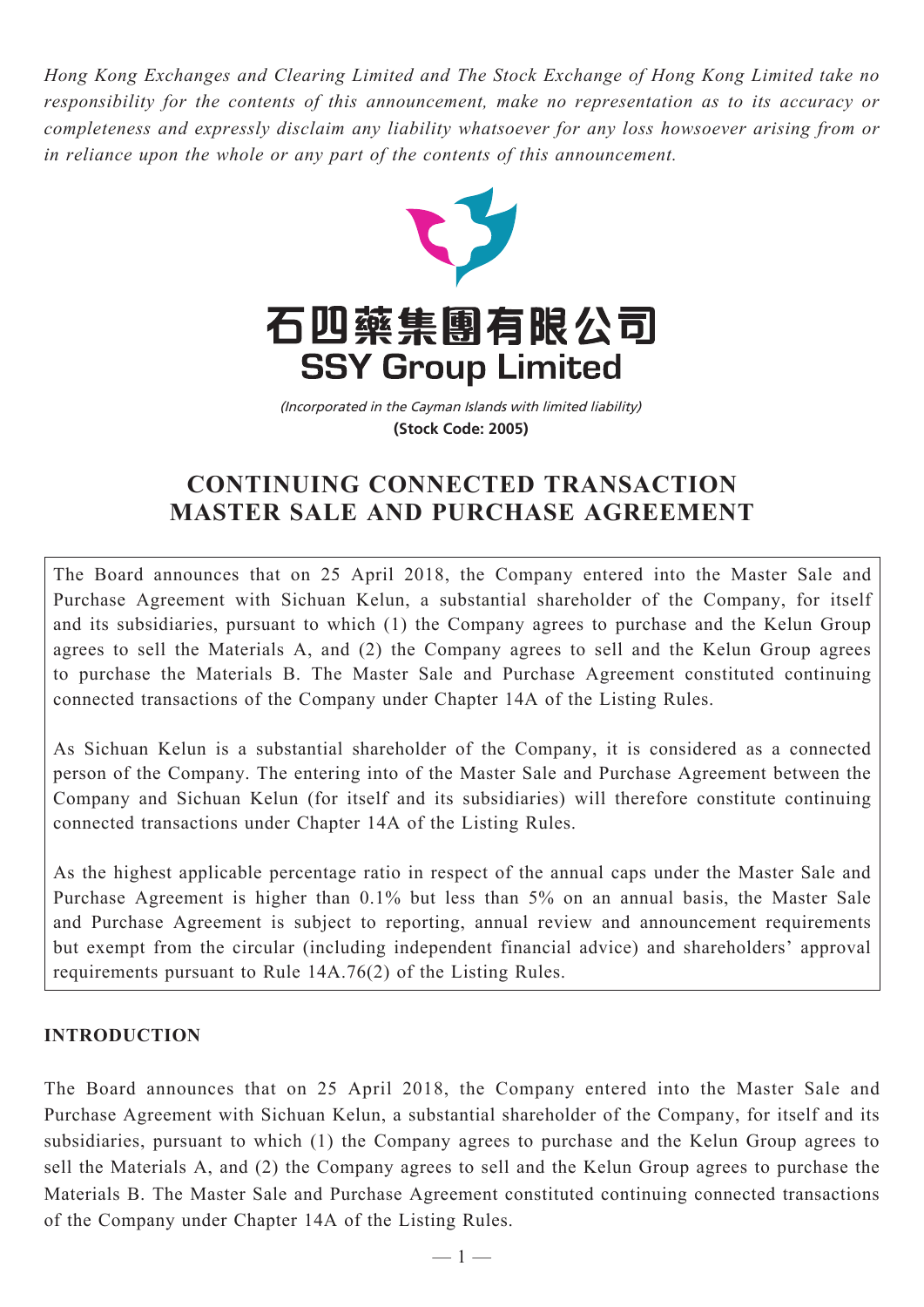### **THE MASTER SALE AND PURCHASE AGREEMENT AND PRICING POLICY**

The principal terms of the Master Sale and Purchase Agreement and set out as follows:

| Date             | $\frac{1}{2}$ . |     | 25 April 2018                                                                                                                                                                                                                                                                                                                                                                                                                                                                                                                   |
|------------------|-----------------|-----|---------------------------------------------------------------------------------------------------------------------------------------------------------------------------------------------------------------------------------------------------------------------------------------------------------------------------------------------------------------------------------------------------------------------------------------------------------------------------------------------------------------------------------|
| Parties          |                 | (a) | the Company                                                                                                                                                                                                                                                                                                                                                                                                                                                                                                                     |
|                  |                 | (b) | Sichuan Kelun                                                                                                                                                                                                                                                                                                                                                                                                                                                                                                                   |
| Term             | ÷               |     | From 1 January 2018 to 31 December 2020                                                                                                                                                                                                                                                                                                                                                                                                                                                                                         |
| Pricing policy : |                 | (a) | The unit prices of the Materials A purchased by the Company are<br>calculated based on the prevailing market prices from time to time as<br>determined by reference to at least two contemporaneous transactions<br>with other unrelated third-party suppliers for similar materials in similar<br>quantities and specifications to ensure that such prices and terms for<br>Materials A to be offered by the Kelun Group are no less favourable to<br>the Company than those offered by other unrelated third-party suppliers; |
|                  |                 | (b) | The unit prices of the Materials B purchased by the Kelun Group shall<br>be determined by reference to the price lists of the relevant materials<br>adopted by the Company and generally applicable to all customers of the<br>Company at the material time, which will be formulated with reference to<br>the following factors:                                                                                                                                                                                               |
|                  |                 |     | the prices of the corresponding types of the Materials B;<br>(i)                                                                                                                                                                                                                                                                                                                                                                                                                                                                |
|                  |                 |     | the Company's production costs;<br>(i)                                                                                                                                                                                                                                                                                                                                                                                                                                                                                          |
|                  |                 |     | (iii) the volume of the purchase orders;                                                                                                                                                                                                                                                                                                                                                                                                                                                                                        |
|                  |                 |     | (iv) the requested packaging requirements; and                                                                                                                                                                                                                                                                                                                                                                                                                                                                                  |
|                  |                 |     | any other factors affecting the Materials B's prices.<br>(v)                                                                                                                                                                                                                                                                                                                                                                                                                                                                    |
|                  |                 |     | Further, the unit prices and other terms of the sales of Materials B to the<br>Kelun Group shall be, from the Company's perspective, no less favourable<br>than those offered to other unrelated third-party purchasers by the<br>Company at the material time.                                                                                                                                                                                                                                                                 |
| Payment terms:   |                 | (a) | Payments in respect of the Materials A purchased by the Company will be<br>made upon the receipt of the relevant Materials A by the Company;                                                                                                                                                                                                                                                                                                                                                                                    |

(b) Payment in respect of the Materials B purchased by the Kelun Group will be made upon the receipt of the relevant Materials B by the Kelun Group.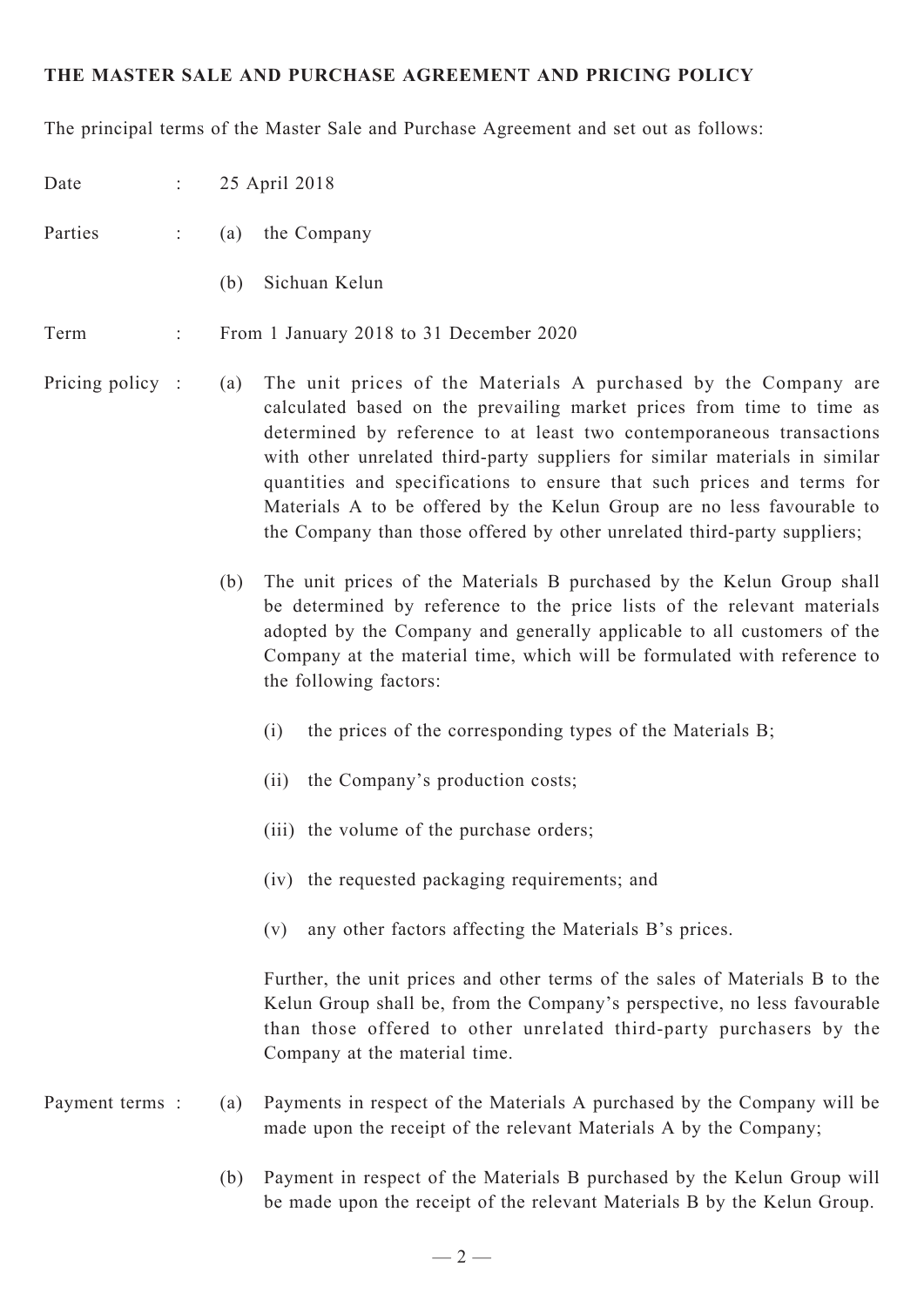#### **THE PROPOSED ANNUAL CAPS AND THE BASIS OF DETERMINATION**

The proposed annual caps for the aggregate amount to be paid by the Company under the Master Sale and Purchase Agreement for the three financial years ending 31 December 2018, 31 December 2019 and 31 December 2020 are set out as follows:

| Period                                         | <b>Proposed Annual Cap</b> |  |
|------------------------------------------------|----------------------------|--|
|                                                | (RMB)                      |  |
| For the financial year ending 31 December 2018 | 15,862,800                 |  |
| For the financial year ending 31 December 2019 | 20,696,600                 |  |
| For the financial year ending 31 December 2020 | 26,815,100                 |  |

The proposed annual caps for the aggregate amount to be paid by the Kelun Group under the Master Sale and Purchase Agreement for the three financial years ending 31 December 2018, 31 December 2019 and 31 December 2020 are set out as follows:

| Period                                         | <b>Proposed Annual Cap</b> |  |
|------------------------------------------------|----------------------------|--|
|                                                | (RMB)                      |  |
| For the financial year ending 31 December 2018 | 45,190,000                 |  |
| For the financial year ending 31 December 2019 | 68,560,000                 |  |
| For the financial year ending 31 December 2020 | 76,080,000                 |  |

Each proposed annual cap has been determined with reference to the relevant period of provision under the Master Sale and Purchase Agreement and historical dealings between the parties.

# **REASONS FOR AND BENEFITS OF ENTERING INTO THE MASTER SALE AND PURCHASE AGREEMENT**

The entering into of the Master Sale and Purchase Agreement has the benefit of supply of materials necessary for the manufacturing of other goods of the Company and the benefit of generating income by the sale of materials and products manufactured by the Company. The quotations offered by the Kelun Group to the Company for the supply of the Materials A are, from the Company's perspective, no less favourable than those offered to the Company by other independent third parties for the supply of the same materials. And the quotations offered by the Company to the Kelun Group for the sale of the Materials B are, from the Company's perspective, no less favourable than those offered to other independent third parties for the sale of the same materials.

The Directors (including the independent non-executive Directors) consider that the terms of the Master Sale and Purchase Agreement, arriving after arm's length negotiations between the parties, are fair and reasonable and the transactions contemplated thereunder (and the proposed annual caps) are entered into in the ordinary and usual course of business of the Company on normal commercial terms and in the interests of the Company and its shareholders as a whole.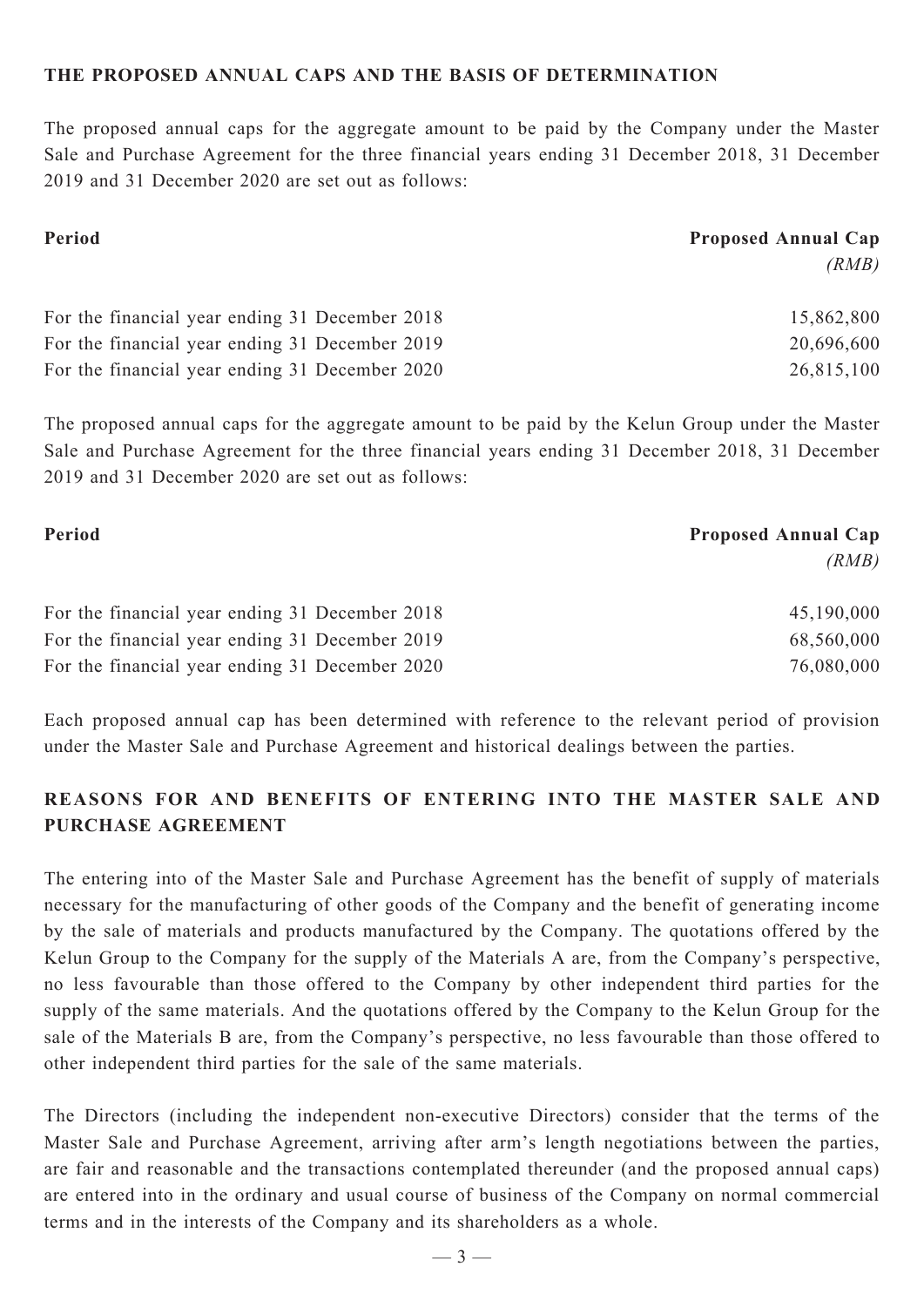# **INTERNAL CONTROLS FOR THE COMPANY'S CONTINUING CONNECTED TRANSACTION**

In order to ensure that the pricing policy and the proposed annual caps as contained in the Master Sale and Purchase Agreement are complied with, the Company has adopted the following measures:

- (i) for the purchase of Materials A, the Company would solicit at least two contemporaneous quotations from unrelated third-party suppliers for similar products or substitutes in similar quantities for the purpose of ensuring that the prices and terms for the Materials A to be offered by Kelun Group to the Company will be, from the Company's perspective, no less favourable to the Company than those offered by other unrelated third-party suppliers to the Company for similar products or substitutes of comparable nature and quality; and
- (ii) for the sale of Materials B by the Company, the relevant personnel of the Company will keep track of the transaction record on the sale of Materials B to other unrelated third-party purchasers for the purpose of ensuring that the prices and terms for the Materials B will be comparable to, from the Company's perspective, or no less favourable than the fair market prices and terms for Materials B or similar materials offered to independent third-party purchasers by the Company.

The Company will continue to closely monitor the implementation of the Master Sale and Purchase Agreement and take prompt actions to make necessary disclosures and obtain independent shareholders approval in the event that any adjustment to the annual caps becomes foreseeable.

The Company's external auditors will review the continuing connected transactions under the Master Sale and Purchase Agreement annually to check and confirm (among others) whether the pricing policy have been adhered to and whether the relevant caps have been exceeded.

The independent non-executive Directors will review the continuing connected transactions under the Master Sale and Purchase Agreement annually to check and confirm whether such continuing connected transactions have been conducted in the ordinary and usual course of business of the Company, on normal commercial terms, in accordance with the Master Sale and Purchase Agreement governing them on terms that are fair and reasonable and in the interests of the shareholders as a whole, and whether the internal control procedures put in place by the Company are adequate and effective to ensure that such continuing connected transactions are conducted in accordance with the pricing policy set out in the Master Sale and Purchase Agreement.

## **INFORMATION ABOUT THE PARTIES**

The Company is principally engaged in the research, development, manufacturing and selling of a wide range of pharmaceutical products, which includes finished medicines of mainly intravenous infusion solution to hospitals and distributors, bulk pharmaceuticals and medical materials.

Sichuan Kelun is a substantial shareholder of the Company. The Kelun Group is principally engaged in the research, development, manufacturing and selling of various pharmaceutical products and materials.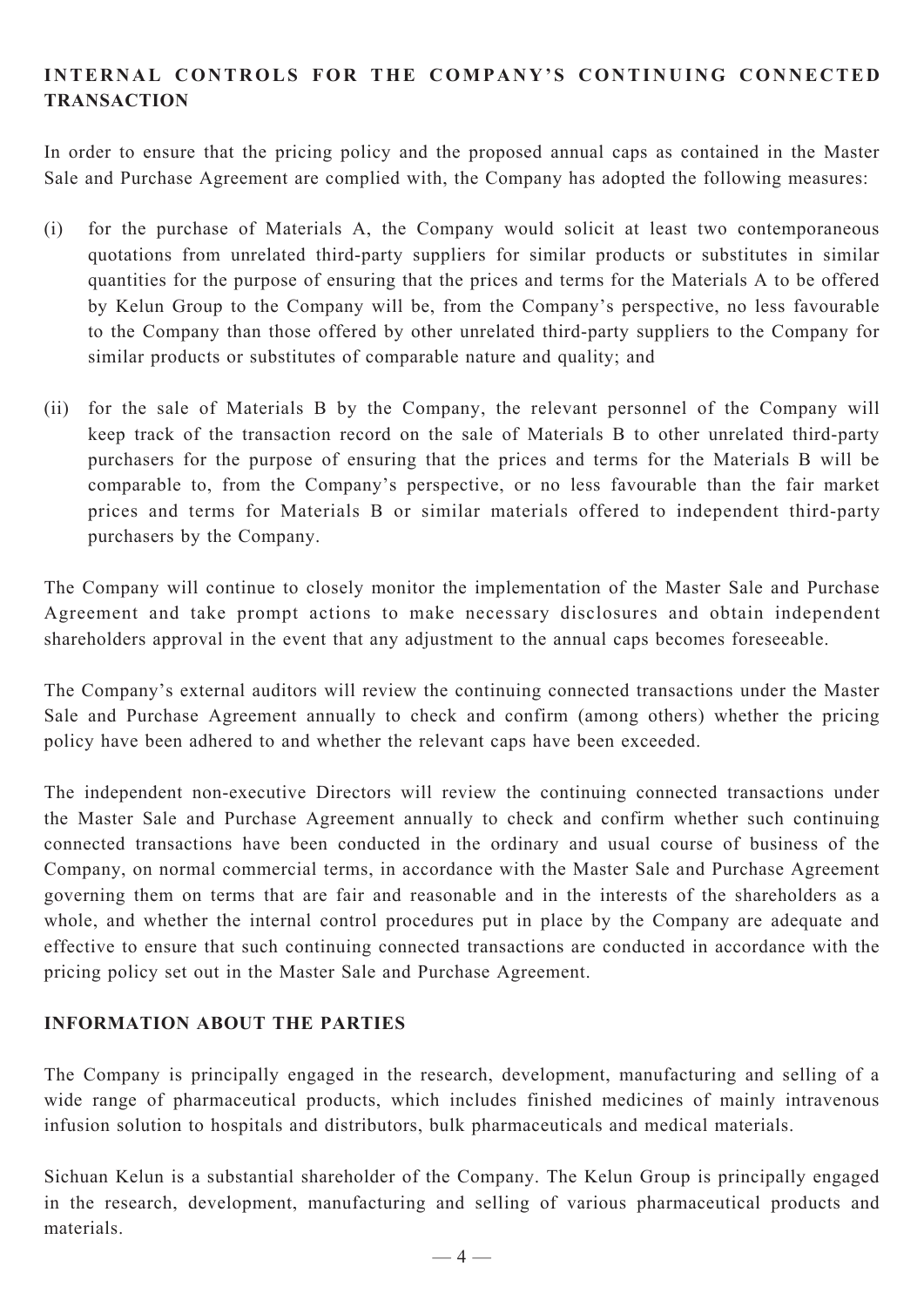### **LISTING RULES IMPLICATIONS**

Sichuan Kelun is a substantial shareholder of the Company, which is therefore considered as a connected person of the Company under Chapter 14A of the Listing Rules. The entering into of the Master Sale and Purchase Agreement between the Company and Sichuan Kelun will therefore constitute continuing connected transactions under Chapter 14A of the Listing Rules.

As the highest applicable percentage ratio in respect of the annual cap under the Master Sale and Purchase Agreement is higher than 0.1% but less than 5% on an annual basis, the Master Sale and Purchase Agreement is subject to reporting, annual review and announcement requirements but exempt from the circular (including independent financial advice) and shareholders' approval requirements pursuant to Rule 14A.76(2) of the Listing Rules.

As Mr. Feng Hao, a non-executive Director of the Company, is the deputy general manager and the secretary to the board of directors of Sichuan Kelun, Mr. Feng Hao is deemed or may be perceived to have a material interest in the transactions contemplated under the Master Sale and Purchase Agreement. Accordingly, Mr. Feng Hao had abstained from voting on the resolutions in connection with the continuing connected transaction under the Master Sale and Purchase Agreement and the purposed annual caps. Save as disclosed above, to the best of the knowledge, information and belief of the Directors having made all reasonable enquiries, none of the other Directors have material interest in the transactions contemplated under the Master Sale and Purchase Agreement.

### **DEFINITIONS**

In this announcement, unless the context otherwise requires, the following terms have the meanings set opposite to them below:

| "Board"               | the board of Directors                                                                                                                                                      |
|-----------------------|-----------------------------------------------------------------------------------------------------------------------------------------------------------------------------|
| "Company"             | SSY Group Limited, a company incorporated in the Cayman Islands with<br>limited liability, the issued shares of which are listed on the main board<br>of the Stock Exchange |
| "connected person(s)" | has the meaning ascribed to it under the Listing Rules                                                                                                                      |
| "Directors"           | the directors of the Company                                                                                                                                                |
| "Hong Kong"           | the Hong Kong Special Administrative Region of PRC                                                                                                                          |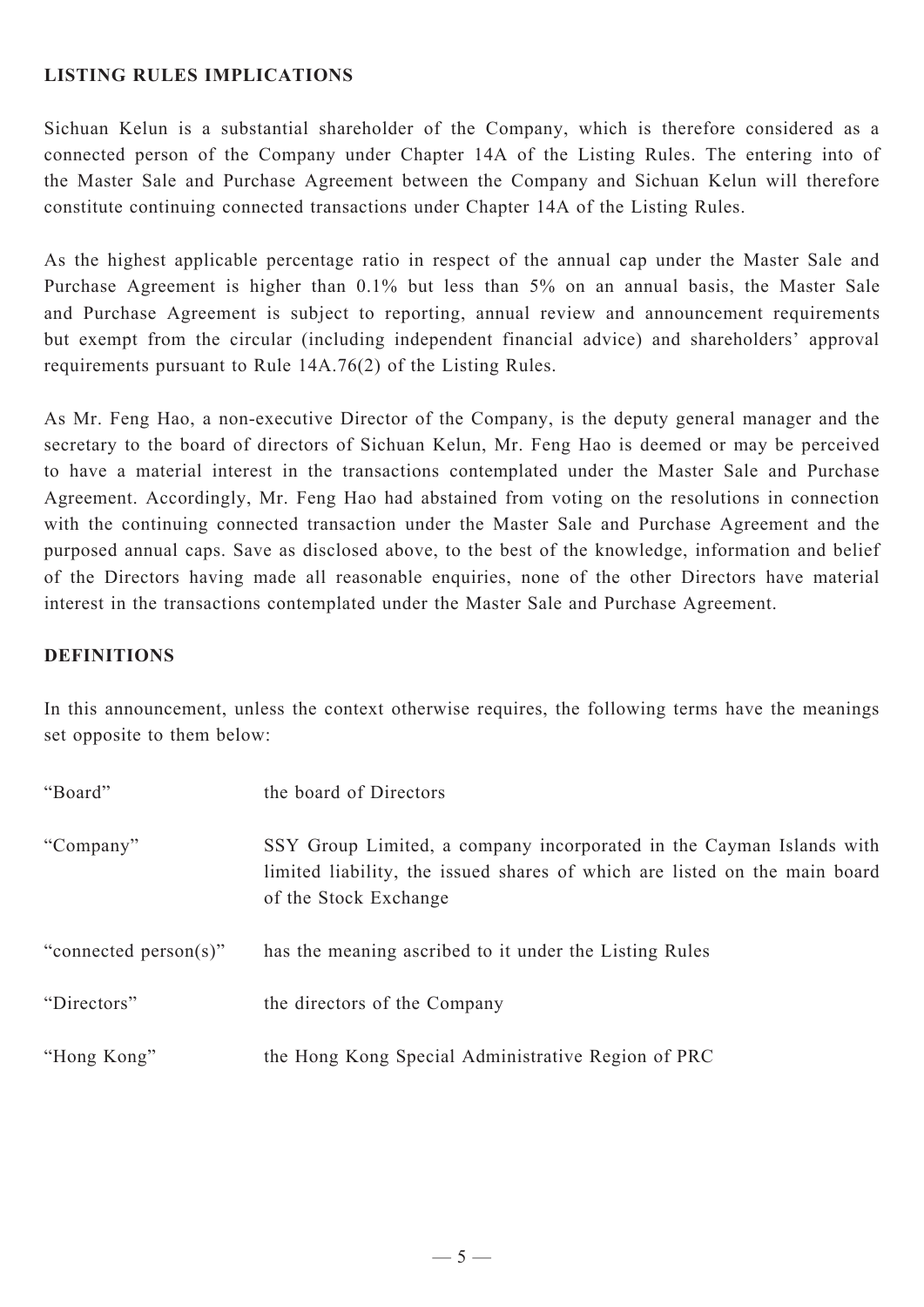| "Kelun Group"                           | Sichuan Kelun together with its subsidiaries including Sichuan Xin<br>Kai Yuan Pharmaceutical Company Limited*, Heilongjiang Kelun<br>Pharmaceutical Packaging Company Limited*, Sichuan Kelun<br>Pharmaceutical Trading Company Limited*, Guangdong Dongyue Kelun<br>Pharmaceutical Company Limited*, Chongzhou Junjian Plastic Company<br>Limited*, Guangxi Kelun Pharmaceutical Company Limited* and Wunan<br>Kelun Pharmaceutical Company Limited* |
|-----------------------------------------|--------------------------------------------------------------------------------------------------------------------------------------------------------------------------------------------------------------------------------------------------------------------------------------------------------------------------------------------------------------------------------------------------------------------------------------------------------|
| "Listing Rules"                         | the Rules Governing the Listing of Securities on the Stock Exchange                                                                                                                                                                                                                                                                                                                                                                                    |
| "Master Sale and<br>Purchase Agreement" | the Master Sale and Purchase Agreement dated 25 April 2018 entered<br>between the Company and Sichuan Kelun (for itself and its subsidiaries)<br>for the sale and purchase of the Materials A and Materials B                                                                                                                                                                                                                                          |
| "Material A"                            | Raw materials used for manufacturing of Intravenous Infusion Solutions<br>products including Dextran 40, infusion glass bottles, plastic tapes for<br>pharmaceutical packaging and aseptic bag                                                                                                                                                                                                                                                         |
| "Material B"                            | Pharmaceutical raw materials and finished products including co-extrusion<br>films, synthetic polyisoprene liners, rubber stoppers for antibiotics,<br>hydroxyethyl starch, infusions solutions and various types of capsules and<br>tablet patent drugs                                                                                                                                                                                               |
| "PRC"                                   | the People's Republic of China (for the purpose of this announcement,<br>excludes Hong Kong, Taiwan and the Macau Special Administrative<br>Region of the PRC)                                                                                                                                                                                                                                                                                         |
| "RMB"                                   | Renminbi, the lawful currency of the PRC                                                                                                                                                                                                                                                                                                                                                                                                               |
| "Share $(s)$ "                          | the ordinary share(s) of HK\$0.02 each of the Company                                                                                                                                                                                                                                                                                                                                                                                                  |
| "shareholders"                          | holders of the Shares                                                                                                                                                                                                                                                                                                                                                                                                                                  |
| "Sichuan Kelun"                         | 四川科倫藥業股份有限公司(Sichuan Kelun Pharmaceutical Company<br>Limited*), a limited liability company established in the PRC and a<br>substantial shareholder of the Company                                                                                                                                                                                                                                                                                     |
| "Stock Exchange"                        | The Stock Exchange of Hong Kong Limited                                                                                                                                                                                                                                                                                                                                                                                                                |
|                                         | "substantial shareholder" has the meaning ascribed to it under the Listing Rules                                                                                                                                                                                                                                                                                                                                                                       |